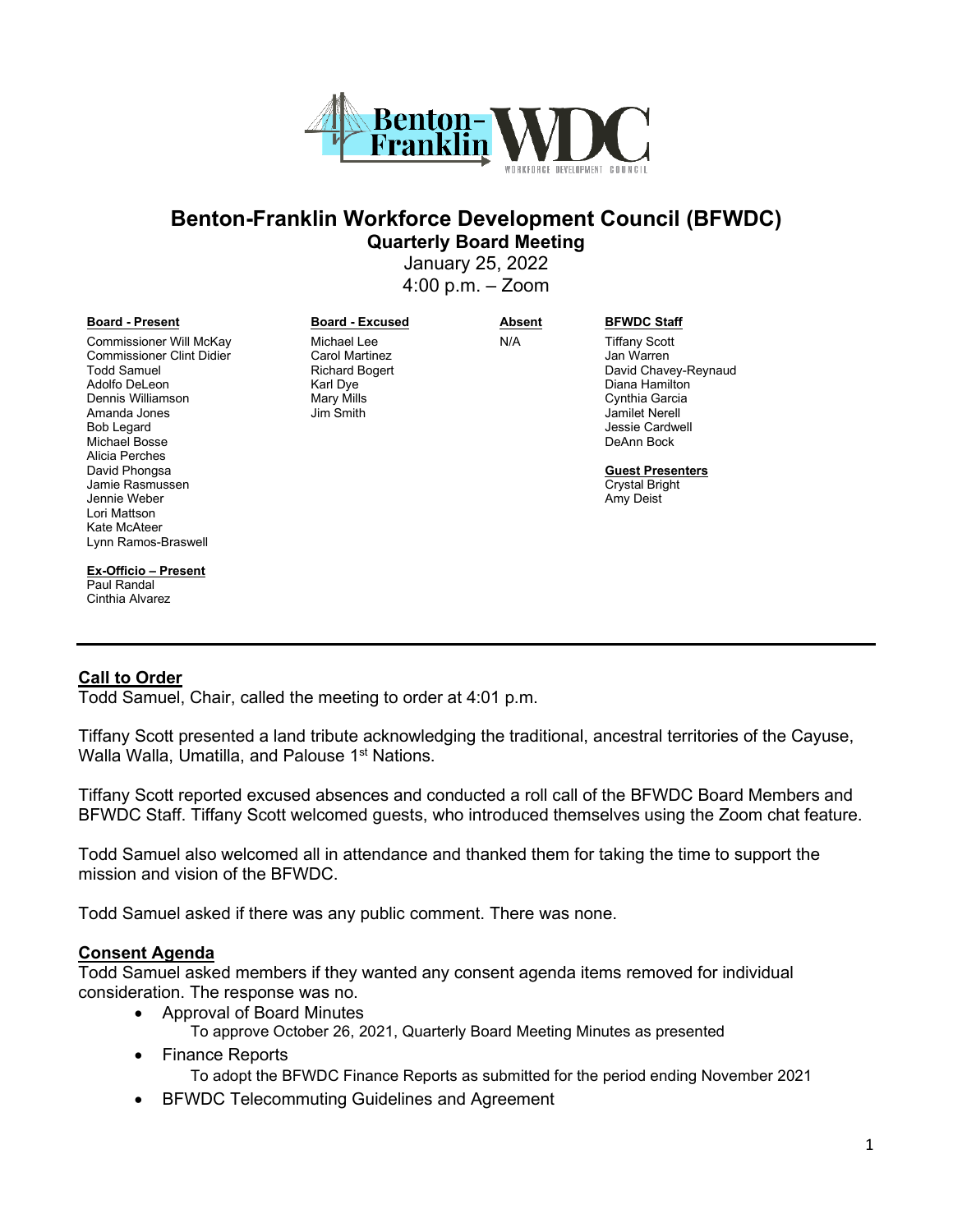To approve the BFWDC Telecommuting Guidelines and Agreement as presented

- BFWDC PY21 Workforce Innovation and Opportunity Act (WIOA) Sub-Recipient Monitoring Plan and Schedule
	- To approve the BFWDC PY21 WIOA Sub-Recipient Monitoring Plan and Schedule as presented
- BFWDC Staff Schedule Change and Hours of Operation To approve the BFWDC Staff Schedule Change and Hours of Operation as presented
- BFWDC Cost of Living Adjustment (added after agenda initially published) To approve the BFWDC Cost of Living Adjustment as presented

*Todd Samuel called for a motion to approve the consent agenda as presented. Motion moved by Bosse, the second by Ramos, and carried to approval.* 

## **Chief Executive Officer Presentation**

Tiffany Scott presented a slide deck that covered the progress of the BFWDC. The following was highlighted.

- Additional \$106,348 in Dislocated Worker resources allocated to the BFWDC
- Successful Department of Commerce Award of \$500,000 to provide Outreach to Historically Disadvantaged Communities (OHDC)
- Statewide report processes best practice recognition of BFWDC Program Managers
- Formula and Discretionary program performance accomplishments
- WIOA Title III Appraisal
- Community Development Block Grant (CDBG) enrollments
- Contract extensions for National Dislocated Worker Grants (NDWG)
- The official launch of the Diversity Equity and Inclusion committee
- Cost Allocation Plan submittal
- Lessons learned from United Way funding application

In looking ahead, the BFWDC team will be focused on several business items during the next quarter. These include but are not limited to

- New Economic Security for All (EcSA) contract preparation for \$280,489
- EcSA testimony to the state legislature
- Annual monitoring of BFWDC sub-recipients
- OHDC contract execution, named locally "Together WE Rise"
- Hire new BFWDC staff for OHDC
- BFWDC Board retirement replacement
- Workforce Innovation Fund (\$50M) ask to state legislature via Washington Workforce Association (WWA)
- WorkSource Columbia Basin (WSCB) winter partnership meeting

## **BFWDC Diversification of Funding Plan and Procedure**

Tiffany Scott shared the diversification of funding plan and procedure with members. The guidance will help BFWDC staff strategically plan the number of new funding opportunities to pursue annually. In addition, the criteria are outlined so that the grant-writing phase into the onboarding new staff phase is allowable by utilizing the BFWDC corporate entity funding/account. The BFWDC will not go below \$45,000 in reserve funds while engaging in this activity. BFWDC Leadership will report the intentional growth development with the board.

## **WSCB Business Customer Spotlight**

Crystal Bright introduced team member Amy Deist. Amy shared her experiences in working with customer Shannon Robinson. Shannon came to WSCB for help obtaining her CNA as her employer had cut her hours. She had several obstacles, including the loss of the ability to meet her basic needs, the